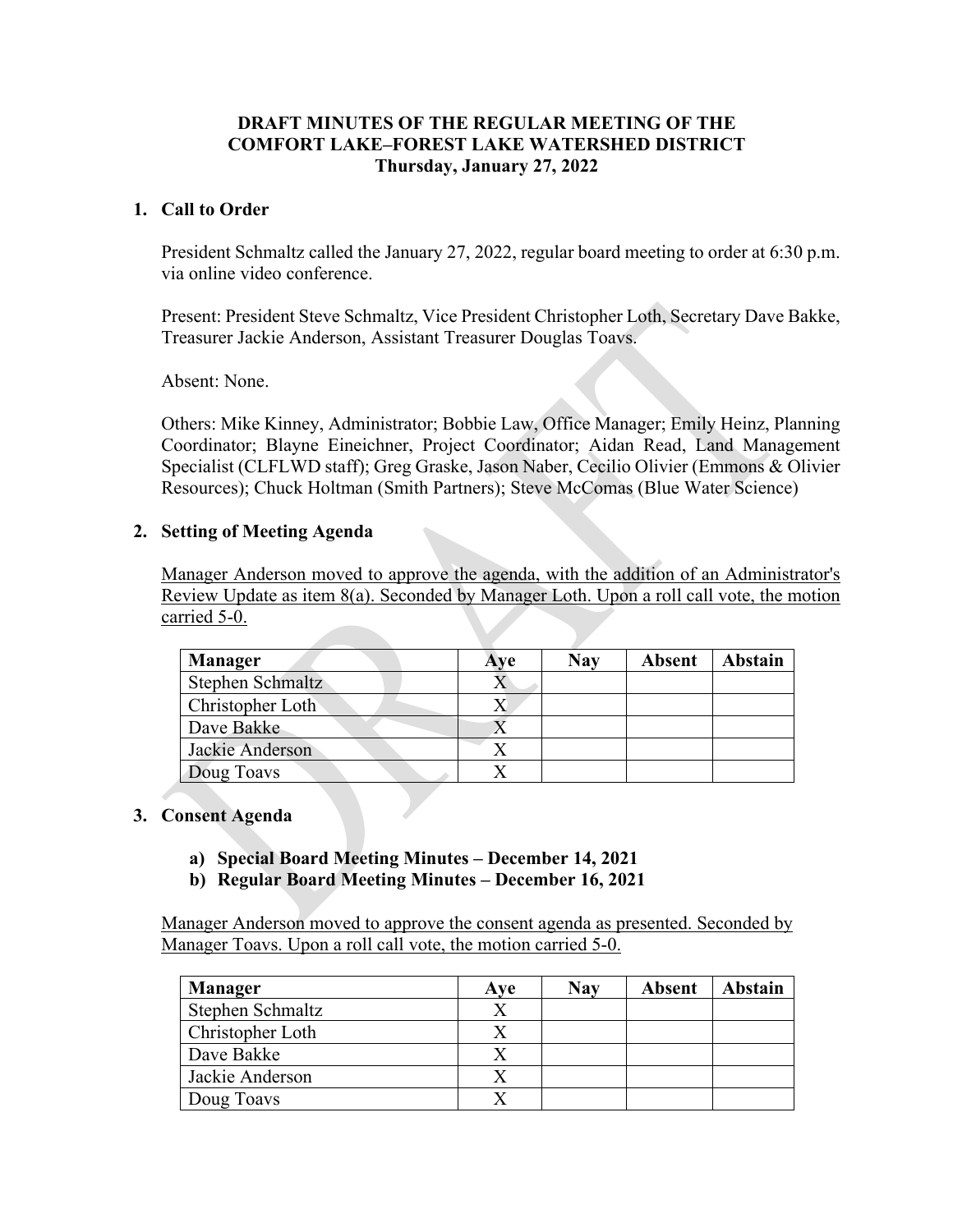### **4. Public Open Forum**

There were no comments.

### **5. Citizen Advisory Committee Update**

Mr. Read explained that the Citizen Advisory Committee (CAC) meeting notes were provided before the board meeting. He welcomed any questions regarding these notes.

Manager Anderson requested that the annual state of the watershed be discussed with the Citizen Advisory Committee (CAC). She would like to know if they would like to hold this meeting virtually for 2022. Mr. Read confirmed that he would run that by the group. He noted that the CAC would not be meeting in February due to a lack of availability of committee members. Although, he will be sending out materials for review.

Mr. Read summarized some major themes discussed by the CAC including:

- His efforts to reach out to local schools and involve local students.
	- o Mr. Read explained that the Future Farmers of America (FFA) advisors had proposed a possible event in partnership with the CAC. He will further explore the concept with FFA advisors, the CAC, and other District staff in the months to come.
- The committee's interest in hosting a project tour.
	- o The CAC would like to host a field day open to the public to showcase completed District projects.

#### **6. Aquatic Invasive Species Update**

#### **a) Blue Water Science Service Agreement**

Manager Anderson asked if a shoreline inventory would be included in the 2022 service agreement. Mr. Kinney explained that a shoreline inventory was not added to the Blue Water Science service agreement. Staff is exploring multiple different options to complete this inventory and assessment. These options include fieldwork partnerships and the use of technology. Staff believes data and information can be gathered by different means and then Blue Water Science would be asked to analyze and report on the data collected. Mr. Kinney noted that shoreline health and conditions assessment currently is being implemented in the Carnelian-Marine-St. Croix Watershed District. Manager Schmaltz asked if there is a budget for shoreline inventory and assessment. Ms. Heinz commented that this work can be completed utilizing budget line item 3004- A.

Manager Toavs asked what type of data are collected. Mr. Kinney explained that the condition of the shoreline is the information being gathered through photos, unmanned aerial vehicle (UAV) footage, and geographic information systems (GIS) technology. He explained how the data can be used to calculate the loss of natural shorelines and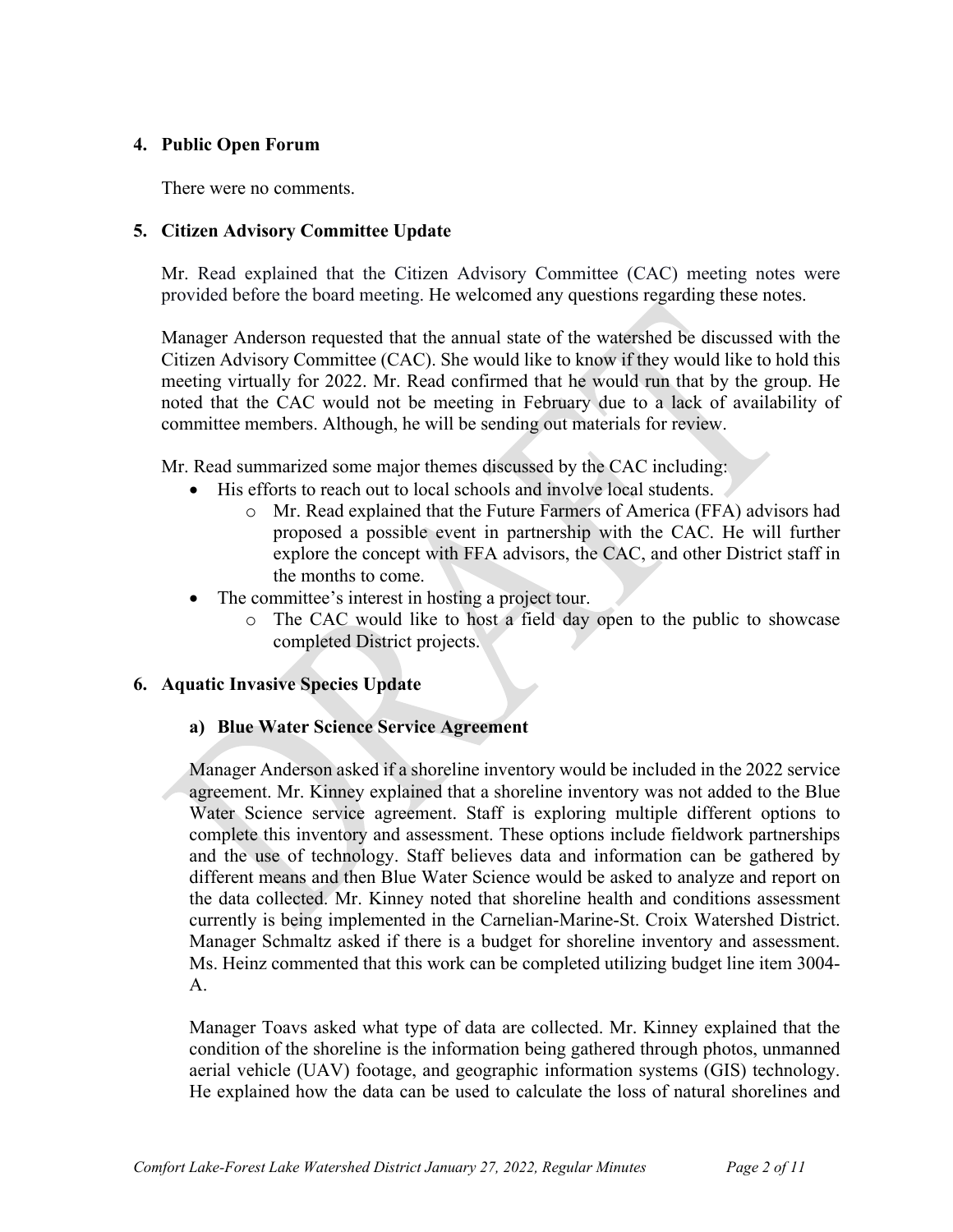assist the cities in their administration of tree preservation ordinances. Manager Anderson noted the importance of providing the information and data to local government units (LGUs) She explained that this gives the local LGUs the information needed to take enforcement action.

Manager Loth asked if the projects listed in the Blue Water Science agreement are regularly reoccurring. Mr. Kinney explained that the listed projects are consistent each year. President Schmaltz explained that aquatic invasive species management has always been reoccurring because it is a management effort and not an elimination effort.

Manager Anderson moved to authorize the Administrator, on advice of counsel, to enter into an agreement with Blue Water Science in accordance with the January 19, 2022, services agreement and in an amount not to exceed \$26,600; and authorize the Administrator to request additional services from Blue Water Science, not to exceed \$2,660 (10%), to be compensated in accordance with the 2022 service agreement. Seconded by Manager Bakke. Upon a roll call vote, the motion carried 5-0.

| <b>Manager</b>   | Ave | <b>Nay</b> | <b>Absent</b> | Abstain |
|------------------|-----|------------|---------------|---------|
| Stephen Schmaltz |     |            |               |         |
| Christopher Loth |     |            |               |         |
| Dave Bakke       |     |            |               |         |
| Jackie Anderson  |     |            |               |         |
| Doug Toavs       |     |            |               |         |

# **b) 2021 AIS and Watercraft Inspection Reports**

Manager Loth moved to approve the AIS Program Summary and Watercraft Inspection Report. Seconded by Manager Anderson. Upon a roll call vote, the motion carried 5-0.

| <b>Manager</b>   | Ave | <b>Nay</b> | <b>Absent</b> | <b>Abstain</b> |
|------------------|-----|------------|---------------|----------------|
| Stephen Schmaltz |     |            |               |                |
| Christopher Loth |     |            |               |                |
| Dave Bakke       |     |            |               |                |
| Jackie Anderson  |     |            |               |                |
| Doug Toavs       |     |            |               |                |

Steve McComas gave an overview of his work completed in 2021. This included:

- Bone Lake
	- o Curly-leaf pondweed (CLP) and Eurasian watermilfoil (EWM) delineation and assessments
	- o Zebra mussel and starry stonewort search
	- o Lake Overview: CLP varies from year to year, EWM is heaviest in the north and south ends of the lake, EWM control hampered by lilies, EWM 1<sup>st</sup> observed in 2006, no zebra mussels observed at the end of the 2021 season
- Comfort Lake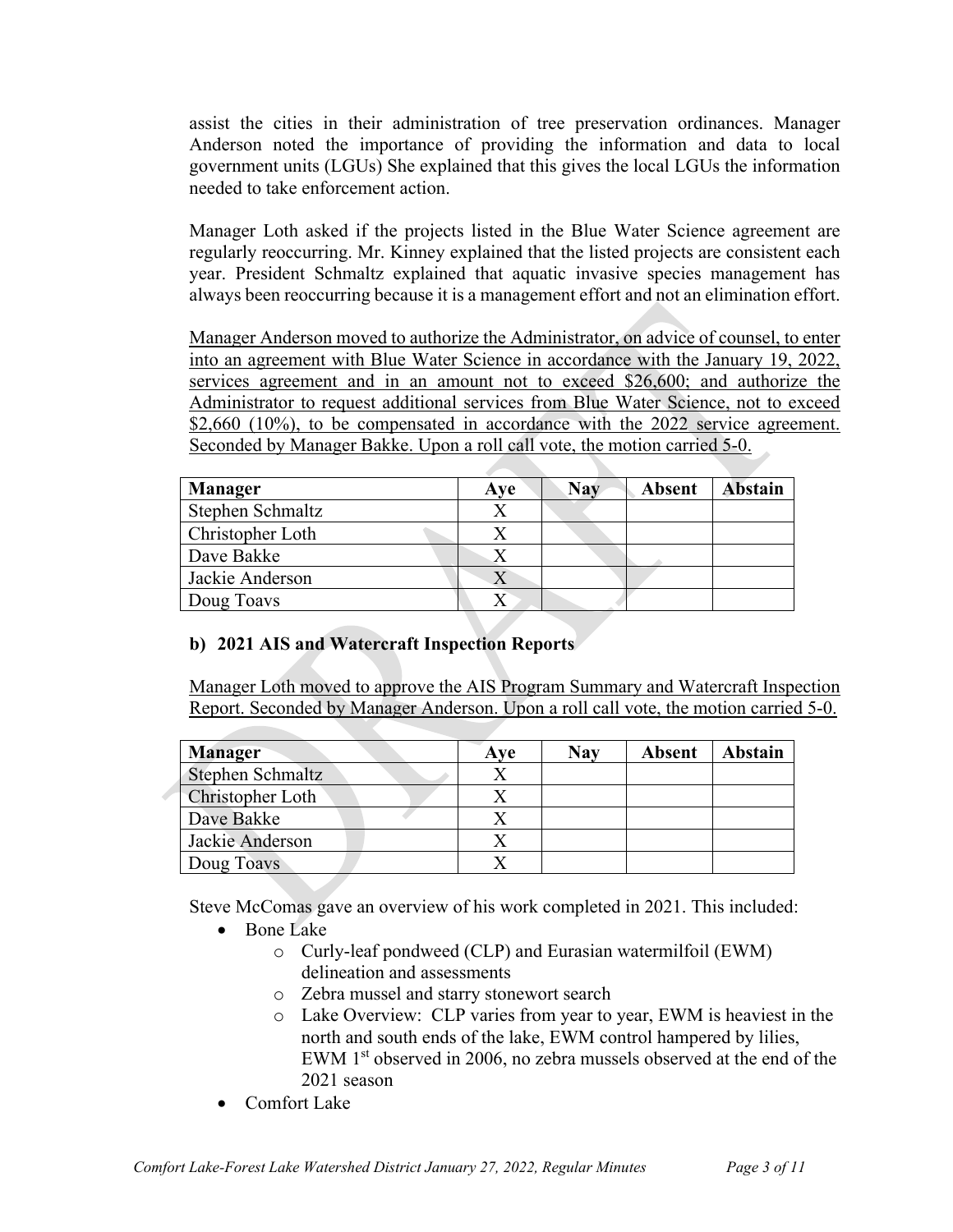- o Curly-leaf pondweed (CLP) and Eurasian watermilfoil (EWM) delineation and assessments
- o Lake Overview: CLP is under control without treatment, EWM is mixed well with lilies; EWM  $1<sup>st</sup>$  observed in 2014, EWM growth should be light to moderate in the coming years due to nitrogen conditions
- Moody Lake
	- o Curly-leaf pondweed delineation and assessments
	- o Point intercept surveys
- Shields Lake
	- o Curly leaf pondweed delineation and assessments
	- o Point intercept surveys
- Forest Lake
	- o Curly leaf pondweed and Eurasian watermilfoil delineation and assessments
	- o Flowering rush delineation and assessments

Manager Anderson moved to accept Blue Water Science's AIS Reports. Seconded by Manager Loth. Upon a roll call vote, the motion carried 5-0.

| <b>Manager</b>   | <b>Aye</b> | <b>Nay</b> | <b>Absent</b> | <b>Abstain</b> |
|------------------|------------|------------|---------------|----------------|
| Stephen Schmaltz |            |            |               |                |
| Christopher Loth |            |            |               |                |
| Dave Bakke       |            |            |               |                |
| Jackie Anderson  |            |            |               |                |
| Doug Toavs       |            |            |               |                |

#### **7. New Business**

# **a) Permit 21-033 North Shore Circle**

Mr. Graske explained that this is a street and utility project. He gave an overview of the project location. He explained that the focus of the project is the sanitary sewer replacement. He noted that the project does not increase impervious surfaces, but the City will have to remove and replace the existing road as a part of the project.

He gave an overview of the proposed best management practices to be completed along with this street and utility project. The best management practices to be implemented included:

- A bio-filtration basin
- Conversion of turf grass to native vegetation with a walkway
- Swale to send water to cottonwood trees for uptake

Mr. Graske recommended approval of the permit pending a revised biofiltration mix to reduce phosphorus leaching. Permit number 21-033 has three stipulations including: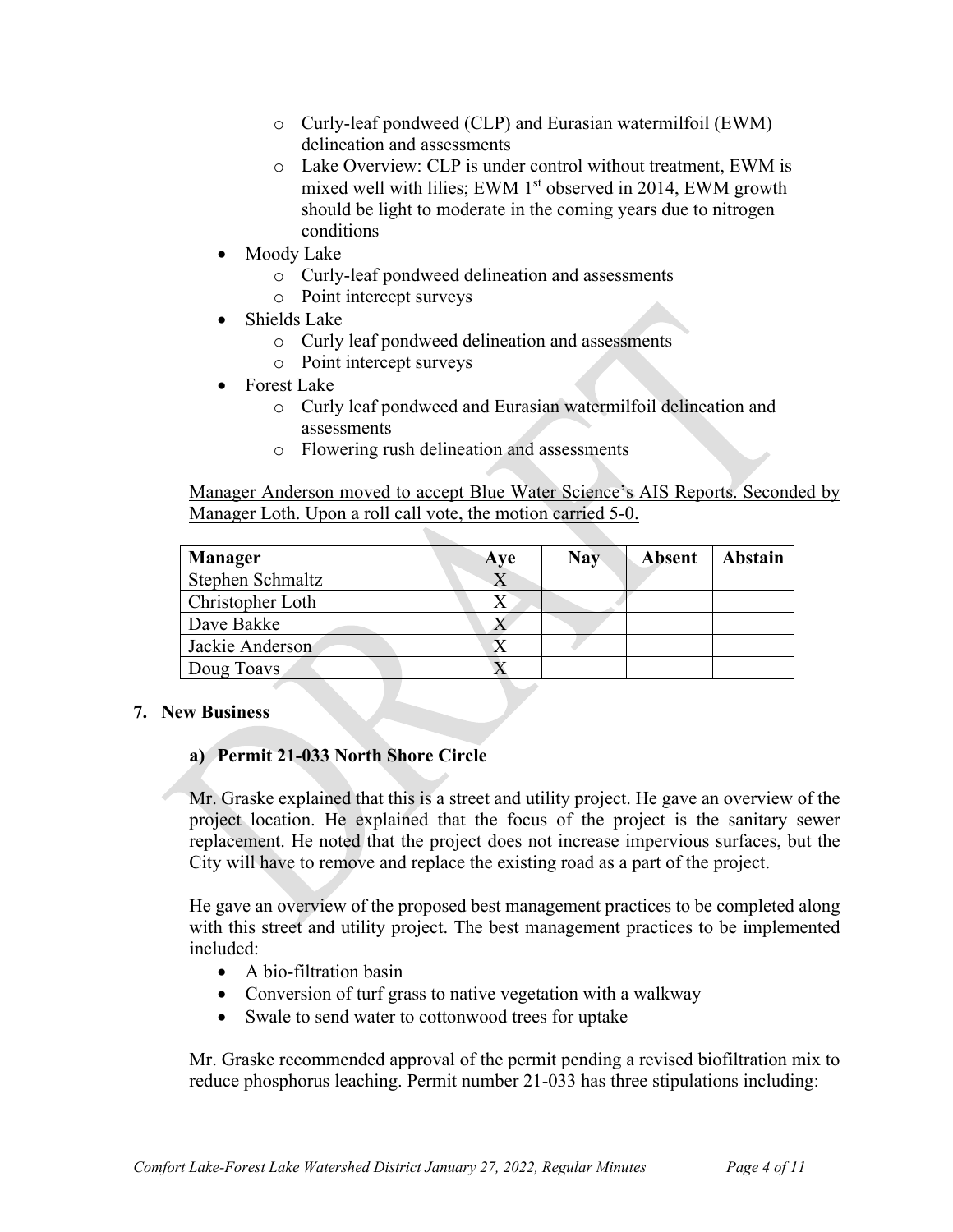- Creation of bioabstraction practice provided District has acquired the underlying land consistent with the City's construction schedule.
- Submittal of as-built survey for stormwater infrastructure.
- Maintenance of swales and biofiltration practice in accordance with the terms of the "Cooperative Agreement for Maintenance of Stormwater Management Facilities and Watercourse and Basin Crossings" (November 9, 2012).

Manager Anderson thanked staff for their innovative ideas regarding the use of swales and vegetation to uptake water. She asked that before and after photos be taken to ensure the District has materials to promote this work. Manager Anderson asked questions regarding recommendations and enforcement. Managers discussed inspections for the permit.

Managers discussed the project and Hayward Avenue in terms of additional construction possibilities. Manager Schmaltz related his observation that there are damaged culverts that will require replacement. Topics covered included drainage issues, runoff prevention from fresh blacktop, and swale construction. Mr. Kinney explained that the petroleum associated with blacktop is an organic compound that would be broken down by microbial activity in the soil.

Managers discussed the excavation of the areas where dumping has occurred in the past. Mr. Kinney explained that staff would check in with the public works department at the City of Forest Lake. Managers discussed the legality and responsibility of cleaning out these ditches. Managers Loth and Schmaltz discussed following up with the City of Forest Lake to discuss the project.

Manager Anderson moved to approve permit application #21-033 with conditions stated in the engineer's memorandum. Seconded by Manager Toavs. Upon a roll call vote, the motion carried 5-0.

| <b>Manager</b>   | Ave | <b>Nay</b> | <b>Absent</b> | <b>Abstain</b> |
|------------------|-----|------------|---------------|----------------|
| Stephen Schmaltz |     |            |               |                |
| Christopher Loth |     |            |               |                |
| Dave Bakke       |     |            |               |                |
| Jackie Anderson  |     |            |               |                |
| Doug Toavs       |     |            |               |                |

# **b) Natural Resources Inventory and Assessment**

Mr. Naber gave an overview of the natural resources inventory to be started in 2022. He noted the multiple combined efforts that will occur. He explained that the project will encompass three budgeted items including the 5-420-A Comprehensive Wetland Inventory, 5-520-A Natural Resource Inventory, and 5-620-B Groundwater Dependent Natural Resources Review. He explained that the first step is planning, the second step is a desktop analysis to identify data gaps, the third would be going into the field to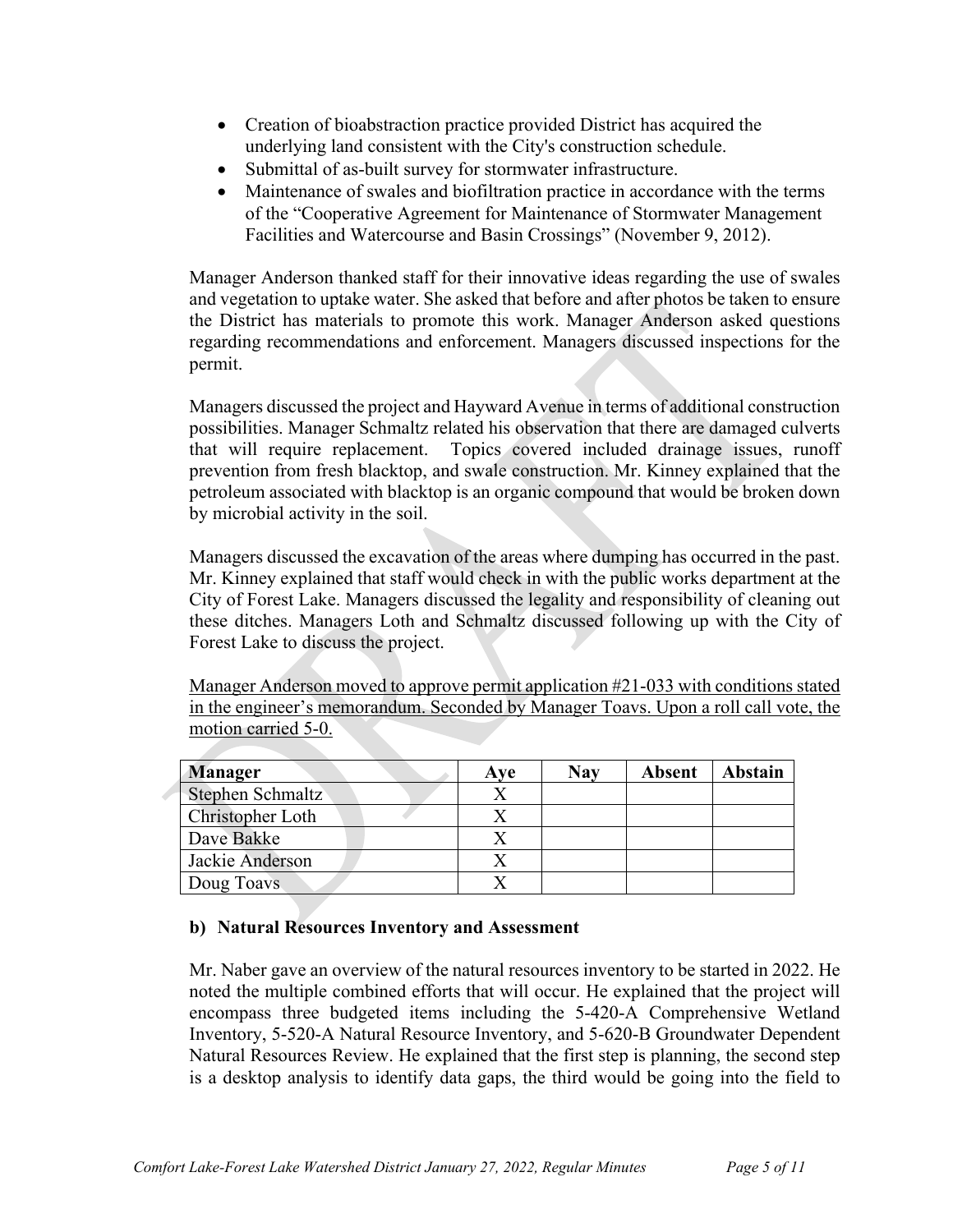collect those missing data. He noted that EOR is proposing to utilize an online database for data collection. He explained that this will be a comprehensive effort.

Manager Anderson asked what would be used to analyze the missing gaps. Mr. Naber explained that staff has a web-based platform that was designed per the management plan to analyze data that are available or missing. He noted that staff also have access to data layers from outside sources like the statewide data. He explained that this will be analyzed using GIS. Staff will also collect data that are not available.

Manager Anderson requested that data be collected regarding lateral ditching to the former Judicial Ditch 1. She indicated that the goal should be to restore these areas to their natural conditions.

Manager Bakke referenced a gravel mine near Bone Lake and asked if the mine's impact on groundwater would be assessed. Mr. Graske confirmed that the bulk of this mine is in the Carnelian-Marine-St. Croix Watershed District. Mr. Kinney noted that if boundary changes were made, the area where the mine is located would become a part of the Comfort Lake–Forest Lake Watershed District. Managers discussed possible effects on the aquifers.

Manager Schmaltz noted that the District may look into involving outside professionals who assisted with the management planning process. Manager Anderson noted that staff stated they would be reaching out to outside agencies during the gap analysis process.

Manager Anderson moved to authorize the Administrator, on advice of counsel, to enter into an agreement with Emmons and Olivier Resources, Inc. in accordance with the January 13, 2022, EOR scope of work and in an amount not to exceed \$182,234. Seconded by Manager Schmaltz. Upon a roll call vote, the motion carried 5-0.

| <b>Manager</b>          | Ave | <b>Nay</b> | <b>Absent</b> | <b>Abstain</b> |
|-------------------------|-----|------------|---------------|----------------|
| <b>Stephen Schmaltz</b> |     |            |               |                |
| Christopher Loth        |     |            |               |                |
| Dave Bakke              |     |            |               |                |
| Jackie Anderson         |     |            |               |                |
| Doug Toavs              |     |            |               |                |

#### **c) Citizen Advisory Committee Appointments**

Mr. Kinney explained that, per statute, the District is required to appoint an advisory committee each year. He explained that Mr. Read has been taking over management of the plant grant program through which he will attempt to recruit Citizen Advisory Committee members.

Manager Loth asked about the length of service of the listed CAC members. Mr. Kinney explained that the individuals have been involved anywhere from 3-10 years.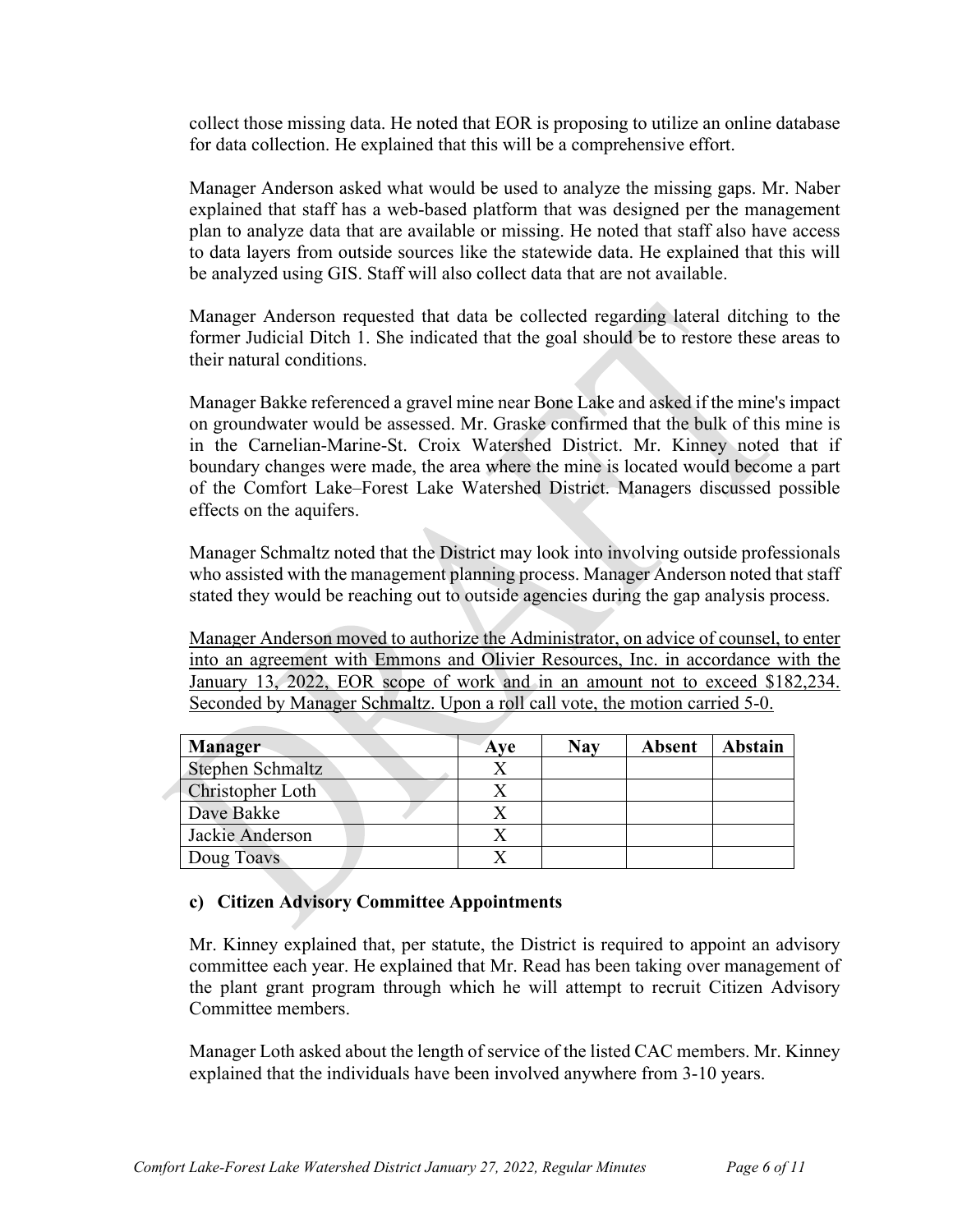Manager Bakke explained that when he attended the advisory committee, he found the members to be very engaged. Although, he noted that he would appreciate adding some diversity to the group to better represent the District's citizens.

Manager Anderson moved to appoint Tom Furey, Jerry Grundtner, Randy Schumacher, and Curt Sparks to serve as the District's Citizen Advisory Committee for 2022. Seconded by Manager Toavs. Upon a roll call vote, the motion carried 5-0.

| <b>Manager</b>   | Ave | <b>Nav</b> | Absent | <b>Abstain</b> |
|------------------|-----|------------|--------|----------------|
| Stephen Schmaltz |     |            |        |                |
| Christopher Loth |     |            |        |                |
| Dave Bakke       |     |            |        |                |
| Jackie Anderson  |     |            |        |                |
| Doug Toavs       |     |            |        |                |

# **d) Designation of Official Newspapers & Banks**

Manager Anderson moved to designate the official newspapers of the Comfort Lake-Forest Lake Watershed District for 2022 as the Chisago County Press and the Forest Lake Times. Seconded by Manager Toavs. Upon a roll call vote, the motion carried 5- 0.

| <b>Manager</b>   | Ave | Nav | <b>Absent</b> | <b>Abstain</b> |
|------------------|-----|-----|---------------|----------------|
| Stephen Schmaltz |     |     |               |                |
| Christopher Loth |     |     |               |                |
| Dave Bakke       |     |     |               |                |
| Jackie Anderson  |     |     |               |                |
| Doug Toavs       |     |     |               |                |

Manager Bakke requested an explanation of the rationale of having multiple banks. Mr. Kinney explained that multiple banks are utilized by the District because of the account limit that is covered by federal deposit insurance and otherwise requires the bank to provide collateral.

Manager Anderson moved to designate the First State Bank of Wyoming and Lake Area Bank as the official financial repositories of the Comfort Lake-Forest Lake Watershed District for 2022. Seconded by Manager Toavs. Upon a roll call vote, the motion carried  $5-0.$ 

| <b>Manager</b>   | Ave | <b>Nay</b> | <b>Absent</b> | Abstain |
|------------------|-----|------------|---------------|---------|
| Stephen Schmaltz |     |            |               |         |
| Christopher Loth |     |            |               |         |
| Dave Bakke       |     |            |               |         |
| Jackie Anderson  |     |            |               |         |
| Doug Toavs       |     |            |               |         |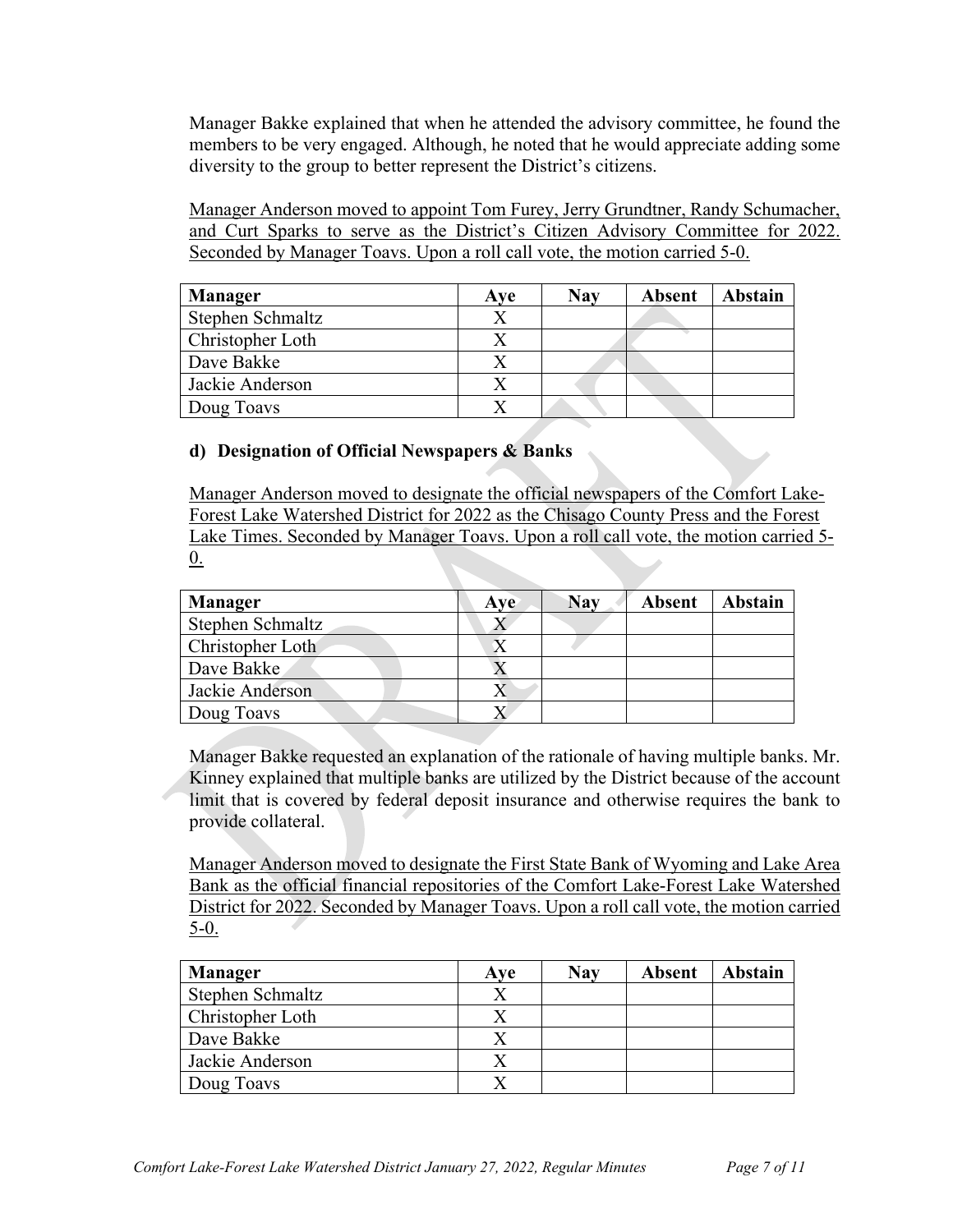#### **e) Governance Manual Annual Review**

Mr. Kinney advised that each year the governance manual is brought forward for consideration of any revisions that the managers may wish to discuss. He noted that in the past he has met individually with managers to discuss the manual. He welcomed managers to meet with him and legal counsel if needed.

Managers discussed the per diem policy. Manager Anderson suggested allowing the administrator to extend the deadline for a manager to file a per diem. Mr. Holtman stated that there would be no legal obstacle to adding this language. Managers discussed the Treasurer's involvement in approving per diem claims.

Managers discussed the rate of \$125.00 per day for manager per diem, as established by state statute. Mr. Kinney explained that special meetings, regular meetings, prep time for noticed meetings, and workshops have this flat rate. He noted that claims need to be submitted to staff in a timely manner for auditing purposes.

Manager Anderson requested to discuss the manual with the administrator and legal counsel and come back to the entire Board with a recommendation for amendments. The managers concurred.

#### **f) 2021 DIY and CAT Water Monitoring Report**

Mr. Kinney indicated the draft report is enclosed in the meeting packet, and Blayne Eineichner will give a presentation on this topic at the next regular board meeting.

#### **8. Old Business**

#### **a) Administrator's Review**

Manager Anderson summarized the discussion that occurred on January 12, 2022, regarding Mr. Kinney's employee review. She noted that the Board recognized a performance increase. As to cost-of-living increase, the Board agreed that Manager Anderson would review the cost-of-living determination of the Bureau of Labor Statistics (BLS) in comparison with the 2.2 percent figure presented by Gallagher in its contracted salary review for the District.

Manager Anderson advised from her subsequent investigation that the BLS cost-ofliving figure also is 2.2 percent. She will distribute additional information to the managers for consideration at the second regular board meeting in February. She reminded the managers that this additional information is confidential.

Manager Bakke requested access to previous reviews of Mr. Kinney's performance. He explained that he would like to see continual growth. Manager Anderson noted that the review format has changed over the years.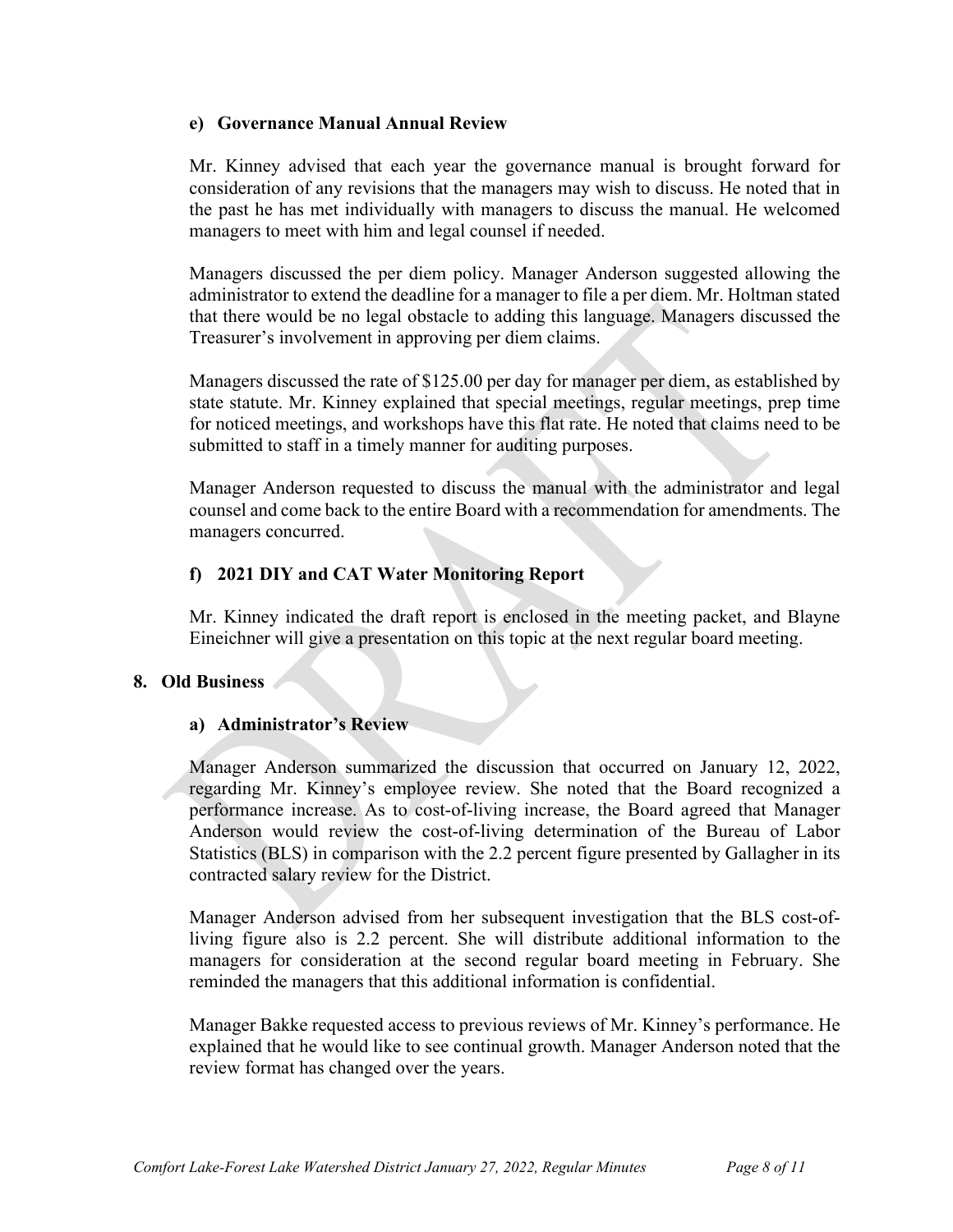### **9. Past Project Spotlight: Shields Lake Stormwater Reuse and Alum Treatment**

Mr. Kinney gave an overview of the project. He included information on:

- Project phases: The first phase was a diagnostic phase that proceeded on the basis of issues brought to the District by landowners as well as the lake's impaired status.
- Design concepts: The District utilized a water storage area on the golf course that was not being used.
- Pre-project meetings: He explained the importance of gathering public input.
- Post-construction layout
- Before, during, and after construction photos
- Alum treatment: This addressed the remaining internal loading.
- Monitoring efforts: Groundwater use is being reduced greatly by the system.
- Assessment of progress: The large amount of pollutant load reduction from this project can be attributed to the use of diagnostic monitoring.
- Water quality in Shields Lake: If the quality remains high this lake could be de-listed from the Minnesota Pollution Control Agency's list of impaired waters.
- Cost-benefit analysis over a 25-year period

#### **10. Report of Staff**

#### **a) Administrator**

Nothing further to report.

#### **b) Emmons & Olivier Resources**

Mr. Graske stated that the District is having conversations with the City of Forest Lake regarding pre-permitting and planning. He noted that he will be attending a meeting at the city hall on February 2nd to obtain more information. He explained that several design projects are in the works. He noted that the materials provided for the Board have been updated for 2022 with new projects and timelines.

#### **c) Smith Partners**

Nothing to report.

#### **11. Report of Treasurer**

#### **a) Approval of Bills and Treasurer's Report**

Treasurer Schmaltz reported income for the period of \$710,183.71 and expenses in the amount of \$245,332.18.

Manager Anderson moved to accept the Treasurer's Report and pay the bills in the amount of \$245,332.18. Seconded by Manager Schmaltz. Upon vote, the motion carried 5-0.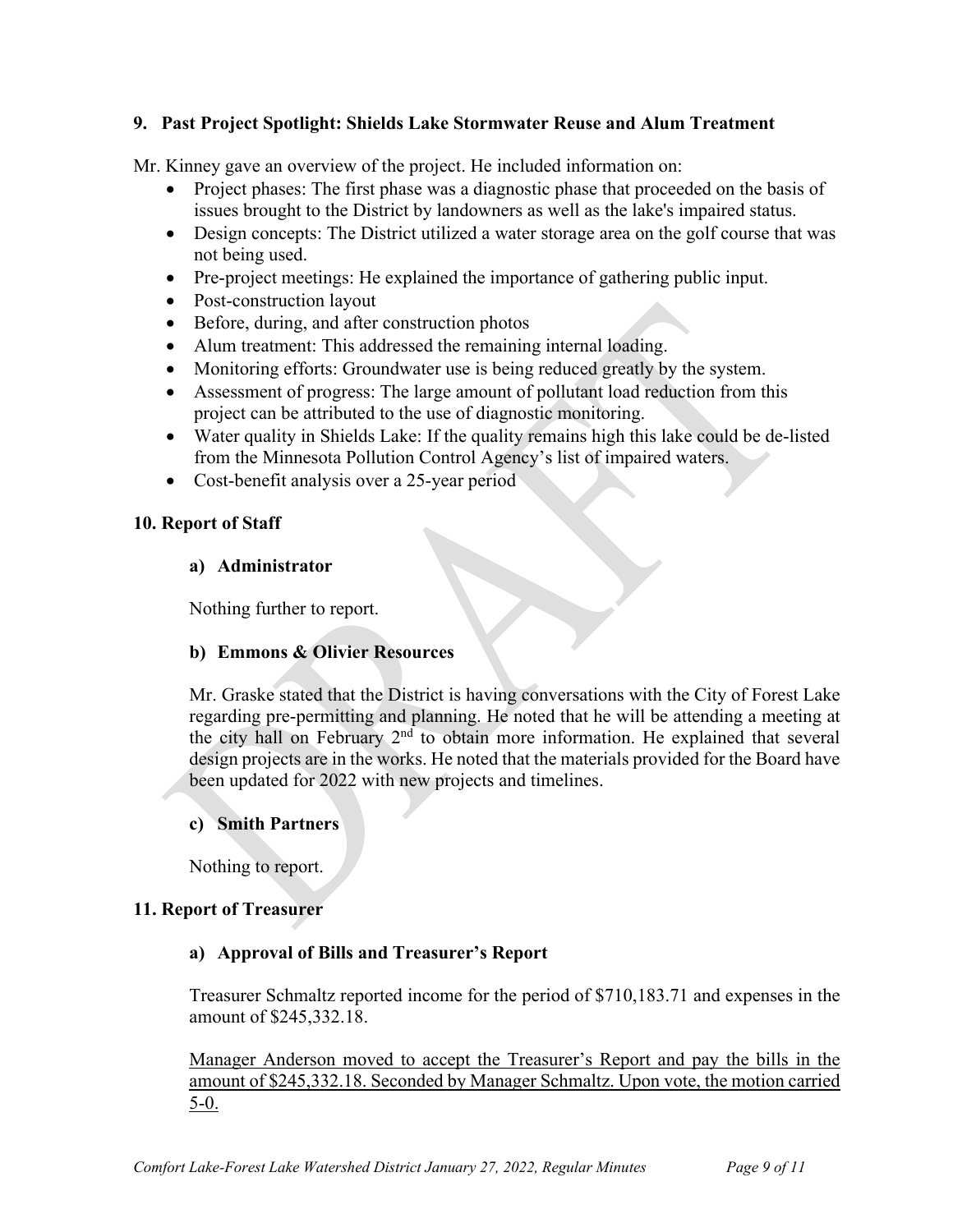| <b>Manager</b>   | Ave | <b>Nay</b> | <b>Absent</b> | <b>Abstain</b> |
|------------------|-----|------------|---------------|----------------|
| Stephen Schmaltz |     |            |               |                |
| Christopher Loth |     |            |               |                |
| Dave Bakke       |     |            |               |                |
| Jackie Anderson  |     |            |               |                |
| Doug Toavs       |     |            |               |                |

### **12. Report of Officers and Managers**

Manager Anderson: Reported that the legislative session will be starting soon. She noted that the number one item on the Minnesota Association of Watershed District (MAWD) agenda is raising the cap on watershed districts' levy authority for general operating funds. She explained that it is now limited to \$250,000. She explained that multiple scenarios and options are currently being researched. Manager Anderson reported that at the MAWD meeting there was a presentation on stormwater reuse from the Minnesota Department of Health regarding the health risks of reused water. She explained that the report will now be reviewed by multiple watershed districts and water resource specialists.

Manager Loth: Reported that he has been having conversations with the District administrator regarding multiple public relations topics. He asked if the District has ever considered putting up road signage to denote that one is entering or exiting the District. Manager Loth also would like staff to consider adding manager bios on the District website.

Manager Bakke: Reported that he will have limited internet for the February  $1<sup>st</sup>$  special board meeting.

Manager Toavs: Reported that he has signed up to be a member of the Sustainable Farming Association and will be attending its annual conference. He believes sustainable farming will be critical for improving District waterways.

Manager Schmaltz: Nothing to report.

#### **13. Summary and Approval of Board Direction**

A summary of the Board direction was presented as listed:

- Staff will ask CAC members what they think about holding the District annual state of the watershed meeting remotely.
- Staff will take photos of the innovative management practice involving the grading of soils for vegetative uptake of water under District permit 21-033.
- Staff will follow up with Forest Lake public works to discuss the effectiveness of the no-dumping campaign program in the Forest Lake area.
- Staff will follow up with the City of Forest Lake to gain additional information regarding the road and culvert work occurring off North Shore Trail under permit 21-033.